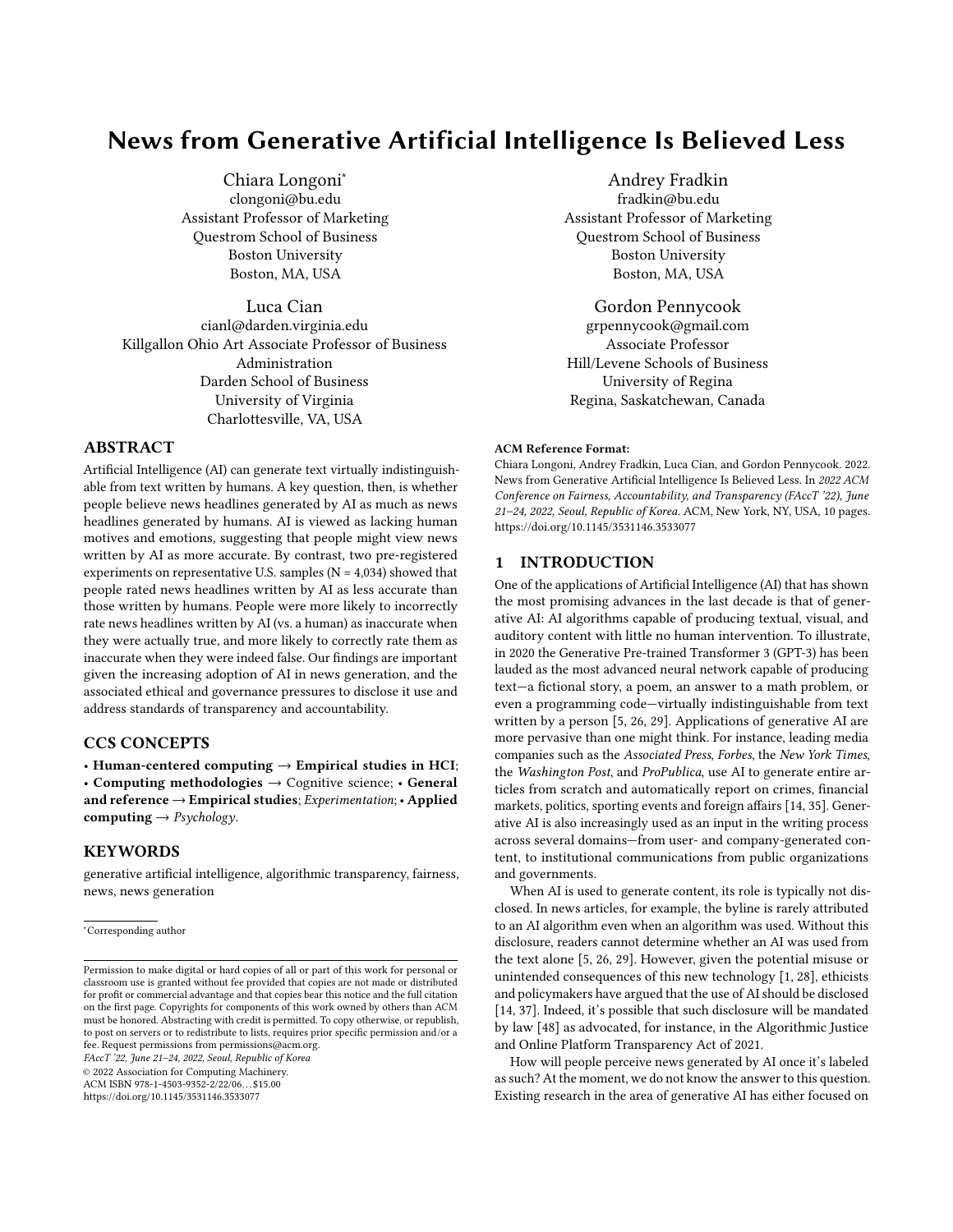the technical aspects of text generation (e.g., [\[5,](#page-6-0) [26,](#page-6-1) [29\]](#page-6-2)) or on the risks and benefits of AI to publishers (e.g., [\[35\]](#page-6-4)), thereby neglecting to consider how people will perceive news from AI [\[22\]](#page-6-8). News perceptions play a critical role for the civil society, as trustworthy news reporting can provide a check on misconduct and corruption [\[16\]](#page-6-9) and influence important societal outcomes, from elections to finance, public policy, and political economy[\[20,](#page-6-10) [30\]](#page-6-11). It is therefore both timely and important to understand how people will perceive news generated by AI, which is the focus of the present research.

## 2 THEORETICAL DEVELOPMENT

We focus on a specific dimension of news perception: that of accuracy — judgments of the veracity of a news item. Accuracy is an important dimension of news perception because the extent to which a news item is initially accepted as true determines the extent to which that item is processed and later remembered [\[15,](#page-6-12) [25\]](#page-6-13), and the extent to which it will influence subsequent judgments [\[27\]](#page-6-14) even in the face of retractions and corrections [\[31\]](#page-6-15). As such, accuracy perceptions have received considerable attention in the literature [\[41\]](#page-6-16).

There are two opposing theoretical perspectives related to the perceived accuracy of AI-generated news. The first predicts that news from AI would be perceived as more accurate than news from human reporters. AI is typically viewed as lacking human desires, motives, and emotions [\[18,](#page-6-17) [19\]](#page-6-18). These qualities might be incorporated into how people judge content generated by AI—as being relayed impartially and dispassionately or, in other words, as more truthful. Furthermore, people appreciate algorithms more than humans for tasks that are impersonal [\[3\]](#page-6-19), require objectivity [\[8\]](#page-6-20) or impartiality [\[24\]](#page-6-21). As people want journalism to be impartial and neutral [\[42\]](#page-7-1), this AI appreciation account predicts that people would perceive news from AI as more accurate than news from human reporters, with higher trust ascribed to AI than human reporters.

The alternative account is grounded in people's resistance toward replacement of humans by automated systems [\[11,](#page-6-22) [21,](#page-6-23) [36\]](#page-6-24). This line of research has shown that people are averse to AI supplanting humans, on the grounds that AI is unable to adapt to mutable, unpredictable, or unique contexts [\[13,](#page-6-25) [32,](#page-6-26) [33\]](#page-6-27) and that it lacks empathy and experiential abilities [\[8,](#page-6-20) [34\]](#page-6-28). Moreover, news production might be considered a morally laden task, and people view it inappropriate for AI to make moral decisions [\[4\]](#page-6-29). Thus, the competing AI aversion account predicts that people would perceive news from AI as less accurate than news from human reporters, with lower trust ascribed to AI than human reporters.

## 3 EXPERIMENTS 1 AND 2

#### 3.1 Method

We tested these competing predictions in two large experiments on samples recruited on the platform Lucid, which uses quota sampling to provide respondents representative of the U.S. population on age, gender, ethnicity and geographic region. Experiment 1 employed a between-subject/separate evaluation paradigm: participants saw either news items tagged as written by an AI or by a human. Experiment 2 employed a within-subject/joint evaluation paradigm: participants saw both news items tagged as written by AI and by a

human. We conducted the within-subject experiment to refine the measurement of accuracy, as the evaluability of the writer should be more salient in a joint paradigm [\[23\]](#page-6-30). Our main dependent variable was perception of news accuracy, and our secondary dependent variable was trust toward the reporter.

Datasets, preregistrations of sample sizes, dependent variables, primary analyses, and all experimental materials are available on the Open Science Framework at [https://bit.ly/2YVyh8z.](https://bit.ly/2YVyh8z) These experiments were conducted under the approval by the Boston University Institutional Review Board, Protocol No. 4408E.

#### 3.2 Participants

The preregistered samples were 3,000 participants for Experiment 1 and 1,000 for Experiment 2, recruited on the platform Lucid. In total, we recruited 3,029 participants (1,469 female, 1,560 male) in Experiment 1, and 1,005 (490 female, 515 male) in Experiment 2.

## 3.3 Design

3.3.1 Experiment 1. In a 2-cell, between-subject design and across three experimental waves, participants were randomly assigned to a condition in which they saw news items tagged as written by an AI reporter or a condition in which they saw news items tagged as written by a human reporter.

3.3.2 Experiment 2. In a 2-cell, within-subject design, participants saw both news items tagged as written by an AI and by a human reporter.

## 3.4 Materials

All news items comprised a text headline and an accompanying photo. We used real news headlines and real photos that appeared in news outlets at the time of the experiment. We focused on headlines rather than full articles because news consumption largely occurs at the level of headlines, as is often the case on social media [\[17\]](#page-6-31). We omitted information about the outlet given research indicating that publisher information has no effect on accuracy perceptions [\[12\]](#page-6-32). To assess whether the effect of AI disclosure was moderated by the news' actual veracity (whether the news was objectively accurate or inaccurate), we predetermined whether each news item was true or false by relying on the fact-checking site Snopes.com. As it was important to compare subjective ratings of accuracy (a continuous measure of accuracy and our dependent variable) with an objective measure of accuracy (a binary measure of veracity), we did not consider news that Snopes.com had rated as "mostly false," "mostly true," "mixture," "unproven," "miscaptioned," or "misattributed." We report in the appendix in Table [A.1](#page-8-0) and Table [A.2](#page-9-1) the list of news headlines by experiment, experimental wave, and date of fact-checking.

In Experiment 1, participants saw a total of 30 news items in wave one (15 true news; 15 false news); a total of 36 news items in wave two (15 true news from wave one, plus 3 novel true news; 15 false news from wave one, plus 3 novel false news); and a total of 42 news items in wave three (15 true news from wave one, plus 3 true news from wave two, plus 3 novel true news; 15 false news from wave one, plus 3 false news from wave two, plus 3 novel false news). We leveraged the three waves to add novel news to account for the potential effect of the "age" of the news—the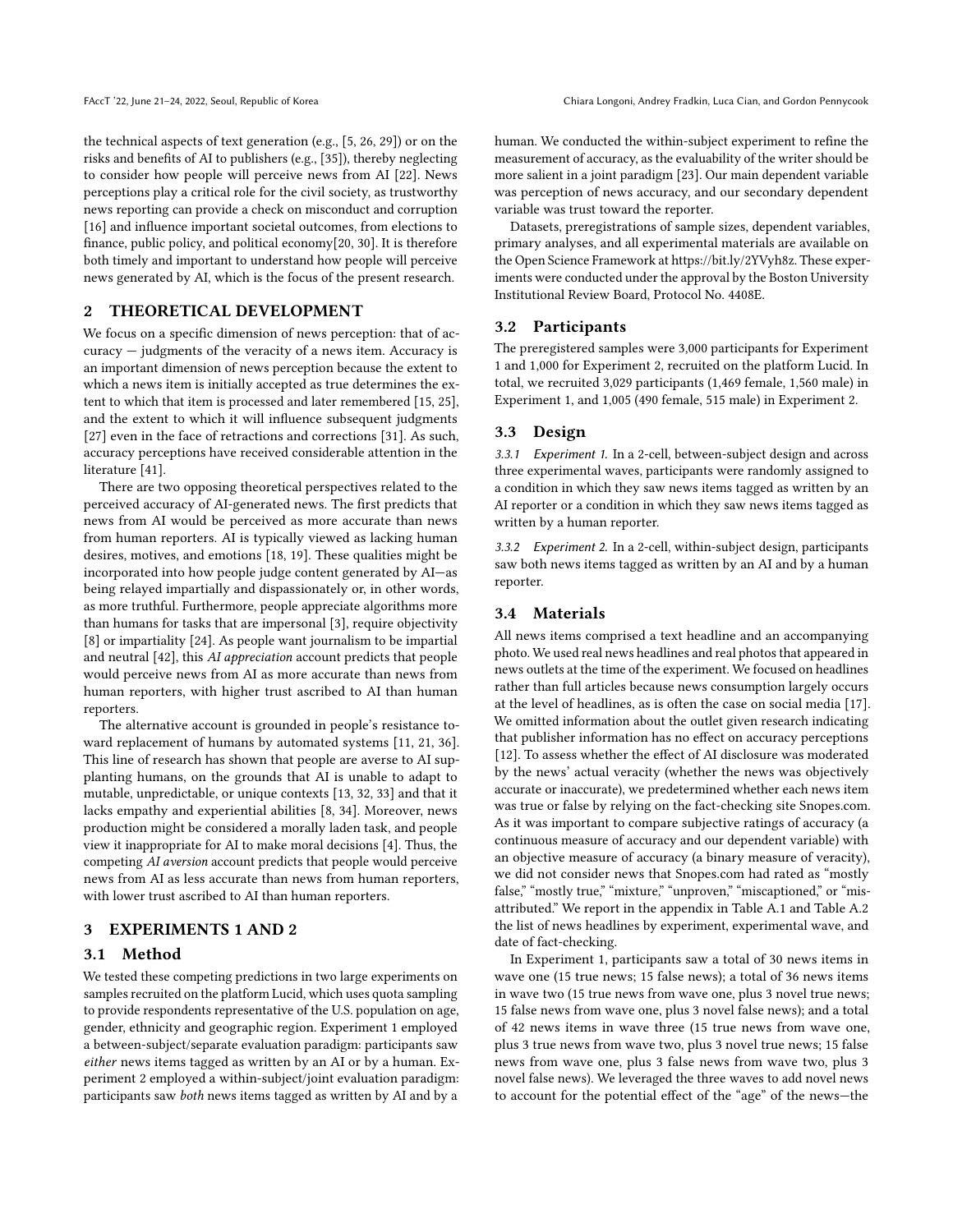amount of time a certain news had been accessible to the public—as novelty affects reactivity to news [\[46\]](#page-7-2). In Experiment 2, participants saw a total of 20 news (10 true; 10 false). Stimuli are available at [https://bit.ly/2YVyh8z.](https://bit.ly/2YVyh8z)

## 3.5 Procedure

Participants read that they would be presented with news headlines that had appeared on various outlets and social media platforms, and that these headlines may had been written by human reporters or by artificial intelligence (AI) reporters. We described AI reporters as "algorithmic processes that convert data into narrative news texts with limited to no human intervention beyond the initial programming choices" [\[7\]](#page-6-33). To rule out the potential role of believing that AI reporters had differential access to sources or were differentially skilled at data mining, we clarified that "human or AI reporters wrote these news headlines based on information available to them and to the news outlets employing them at the time in which the news headline was written."

Participants were then randomly assigned to one of two conditions as per the respective experimental design (between-subject in Experiment 1, and within-subject in Experiment 2). Then, participants viewed the news items one at a time and in random order. Our pre-registered and primary dependent variable was news accuracy, measured after each news item as follows: "To the best of your knowledge, how accurate is this news headline?" 1 - Not at all accurate, 4 - Very accurate [\[38\]](#page-6-34). Our pre-registered and secondary dependent variable was trust toward the reporter, measured at the end of the survey with two items: "To what extent do you trust [a human reporter / an AI reporter] to write accurate news headlines?"  $(1 - Do$  not trust at all, 5 - Trust completely), "To what extent do you think [a human reporter / an AI reporter] is capable of writing accurate news headlines?" (1 - Not at all, 5 - Very much).

As pre-registered, we also collected the following measures as prior research indicated their relevance for news discernment: risk appraisals, information seeking behavior, political orientation, religiosity, and demographic variables. Although included in the preregistration, we made no a-priori hypotheses with respect to the potential interactions of these measures with the independent variable, and therefore acknowledge the exploratory nature of the respective analyses.

Based on research on the relationship between accuracy judgments and threats [\[40\]](#page-6-35), we measured risk appraisals by use of severity ratings ("In your opinion, how severe is Coronavirus (COVID-19)?" 1 - Not at all severe, 5 - Extremely severe), comparative likelihood estimates ("How likely do you think it is that you will get infected by the Coronavirus (COVID-19) in the next year?" and "How likely do you think it is that an average American person will get infected by the Coronavirus (COVID-19) in the next year?"  $0\%$  = Impossible, 100% = Certain), and negative affect ("How concerned are you about COVID-19?" 1 - Not at all, 5 - Extremely). Based on research on news accuracy and COVID-19 [\[26\]](#page-6-1) we assessed information seeking behavior ("How often do you check the news about COVID-19?" 1 Never, 5 - Very often) and recency of acquisition of information related to COVID-19 ("Have you checked the news related to COVID-19 in the last five hours?" Yes, No). We also measured political orientation ("Which of these best describes

your political view?" Democrat, Republican, Independent, Other) and religiosity ("Would you say you are:..." A religious person, Not a religious person, An atheist; "How strongly do you believe in the existence of a God or Gods?" 1 - Very little, 5 - Very much) because prior relevant work on has indicated their relevance for news discernment [\[2\]](#page-6-36). Finally, we collected demographic information (age, gender, ethnicity, geographic region, marital status, education, employment).

At the end of the survey, and in line with prior research [\[38\]](#page-6-34), participants were asked  $(i)$  if they had searched for any of the headlines while responding to the survey, and (ii) if they had responded randomly at any point. A manipulation check in Experiment 1 assessed whether participants correctly recalled that the headlines they had viewed had been generated by a human or an AI reporter. Upon completion of the survey, participants could follow a link to know which of the news items were true and which were false.

#### 3.6 Results

As pre-registered, we performed the main analyses at the level of individual accuracy perceptions ratings (i.e., one data point per news item per participant) using a linear regression with robust standard errors clustered on participant.

3.6.1 Experiment 1. Perceived Accuracy. A linear regression with robust standard errors clustered on participant on the individual accuracy perceptions ratings (i.e., one data point per news item per participant) revealed that tagging news items as written by an AI was associated with an average reduction in perceived accuracy of 7.6pp (SE 1.5pp,  $p < .001$ ) compared to the control condition, in which news items were tagged as written by a human (Column 1; Table [1\)](#page-3-0). Regression specifications with news item fixed effects, which allowed for baseline accuracy rating to vary with the news (Column 2), and separately for true (Column 3) and false news (Column 4), yielded the same conclusions. The effect was directionally larger for false news than true news, but the two effects were not statistically different ( $p = .359$ ). The negative effect of AI disclosure emerged for 41 out of the 42 news items tested and ranged from -20pp to 3pp across news. These results are based on the entire dataset: we did not remove responses by those who (i) reported searching on Google (15% of the sample), (ii) reported responding randomly 22% of the sample), or (iii) failed the manipulation check (i.e., if they incorrectly recalled whether the reporter was AI or human; 18% of the sample). Statistical conclusions do not change if we restrict analysis to those who did not search on Google, did not respond randomly, or passed the manipulation check. Thus, these results, shown in Table [1](#page-3-0) and Figure [1,](#page-3-1) strongly supported aversion toward algorithmic reporting.

Trust. A t-test on the average of the two items measuring trust (r = .635,  $p$  < .001) revealed that participants trusted AI reporters less than human reporters ( $M_{AI}$  = 2.57, SD = 0.90;  $M_{Human}$  = 3.30, SD = 0.97;  $t(3016.7) = 21.51$ ,  $p < .001$ ), again supporting aversion toward algorithmic reporting.

Mediation. To further probe aversion toward algorithmic reporting, we explored whether trust mediated the effect of reporter on perceived accuracy. To do so, we averaged all the responses for each participant, and then conducted a mediation using linear models for the mediation and outcome equations (1,000 simulations;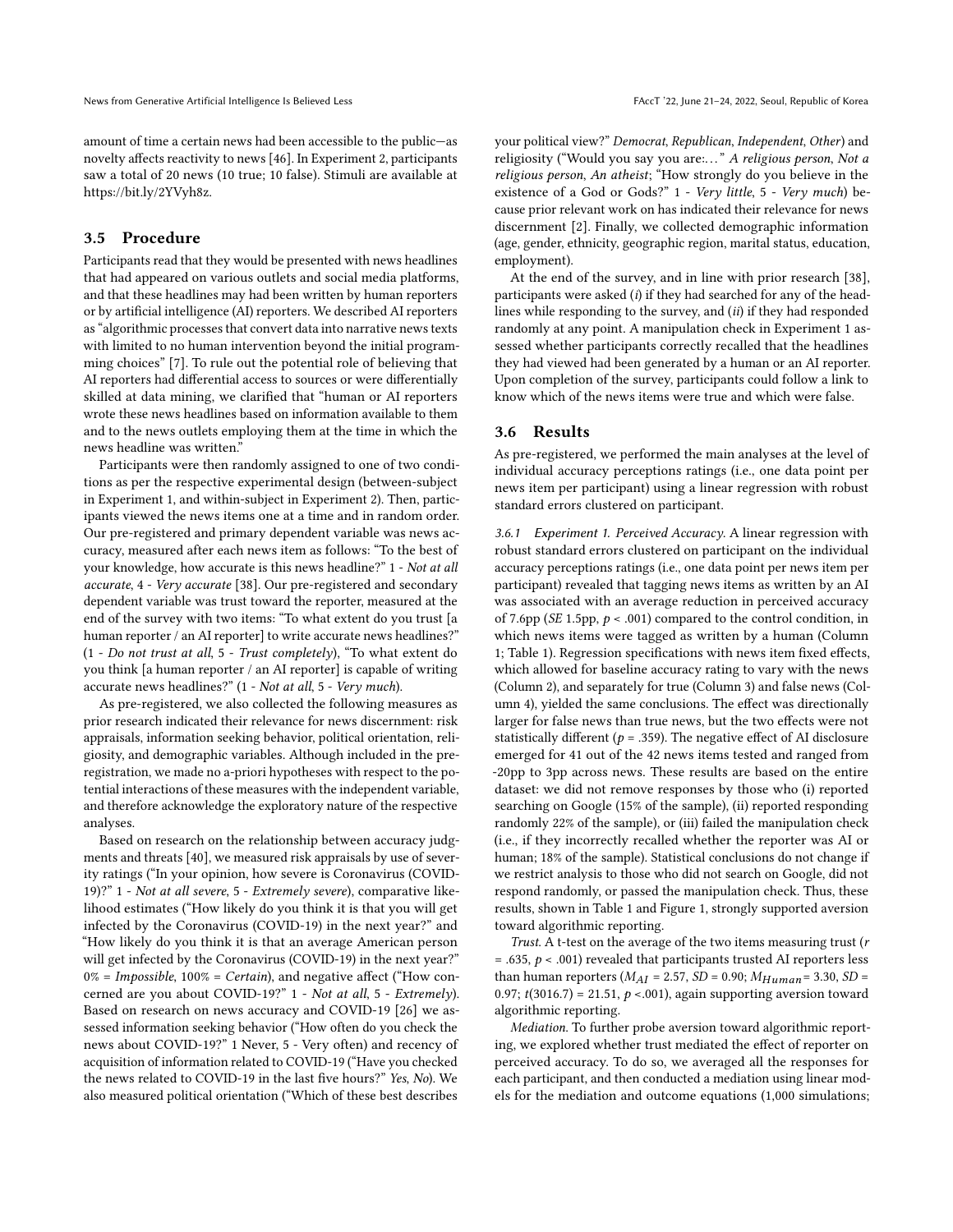<span id="page-3-1"></span>

Figure 1: Results of Experiment 1: Negative effect of AI disclosure on perceptions of news accuracy by news item

<span id="page-3-0"></span>Table 1: Results of Experiment 1: Negative effect of AI disclosure on perceptions of news accuracy by regression specification

|                  | <b>Perceptions of News Accuracy</b> |             |                  |                   |
|------------------|-------------------------------------|-------------|------------------|-------------------|
|                  | (1)                                 | (2)         | (3)              | (4)               |
| AI reporter con- | $-0.076***$                         | $-0.076***$ | $-0.068***$      | $-0.085***$       |
| dition           | (0.015)                             | (0.015)     | (0.018)          | (0.017)           |
| M                | 2.56                                | 2.56        | 2.72             | 2.41              |
| <b>SD</b>        | 1.04                                | 1.04        | 1.03             | 1.02              |
| Sample           | All                                 | All         | <b>True News</b> | <b>False News</b> |
| Item FE          | No                                  | Yes         | Yes              | Yes               |
| Observations     | 109,068                             | 109,068     | 54,534           | 54,534            |
| Adjusted $R^2$   | 0.001                               | 0.093       | 0.059            | 0.085             |

Mediation Package for R; [\[45\]](#page-7-3)). Note that this analysis requires the assumption of sequential ignorability, which is quite stringent and implies that there are no unmodeled variables that affect both the trust and accuracy. The effect of reporter (human vs. AI) on trust was significant ( $\beta$  = -.73,  $p$  < .001, CI: [-.80, -0.67]), and trust (specifically,  $\alpha^*$ reporter +  $\beta^*$ trust +  $\epsilon$ ) had a significant effect on perceived accuracy ( $β = .169, p = < .001, CI: [.155, .183]$ ). The indirect effect of reporter on perceived accuracy through trust was significant ( $\beta$  = -.12,  $p =$  < .001, CI: [-.14, -.11]). These results further corroborated aversion toward AI reporting.

Treatment Effect Heterogeneity. To analyze treatment effect heterogeneity based on the additional variables we collected, we used the causal forest approach of Wager and Athey [\[47\]](#page-7-4), which relies on random forests to estimate the conditional treatment effect (CATE; i.e., the treatment effect conditional on observed covariates). We employed this machine learning method because we did not have strong a-priori hypotheses on which variable would predict

treatment effects and in which direction, and this method does not overfit the data while allowing to include many covariates in the estimation of the treatment effect [\[47\]](#page-7-4). We used this method as follows. Our outcome metric was the average accuracy rating across all news items per participant. We used 50% of our sample to train the forest and the other 50% to estimate the heterogeneous treatment effects. We included as covariates the following variables: risk appraisals (risk for self, risk for others, severity, concern), information seeking behavior, recency of acquisition of information related to COVID-19, political orientation, religiosity, demographics (age, gender, ethnicity, geographic region, marital status, education, employment), and experimental wave. We treated categorical variables as dummy variables (one-hot encoding). We added additional columns to denote missing variable status for the cases when risk appraisals were not observed; the corresponding missing column was filled in as a 0. For the estimation, we used 10,000 trees and a minimum node size of 5. Although there was variation in these CATEs, the confidence intervals were wide enough to include the average treatment effect for all observations, which means that we were not able to precisely estimate heterogeneous treatment effects based on the variables examined.

We also conducted the test of Chernozhukov et al. [\[9\]](#page-6-37) to see whether the estimate of the CATE was predictive of the true treatment effects. The coefficient on 'mean calibration' was close to 1 and precisely estimated, meaning that the mean prediction of the causal forest was correct. However, the coefficient on Heterogeneous Treatment Effect was negative and not precisely estimated. For the CATE estimates to pick up meaningful heterogeneity, the coefficient should instead have been positive and statistically different from 0. This provides further evidence that the variables examined did not precisely predict heterogeneity in treatment effects.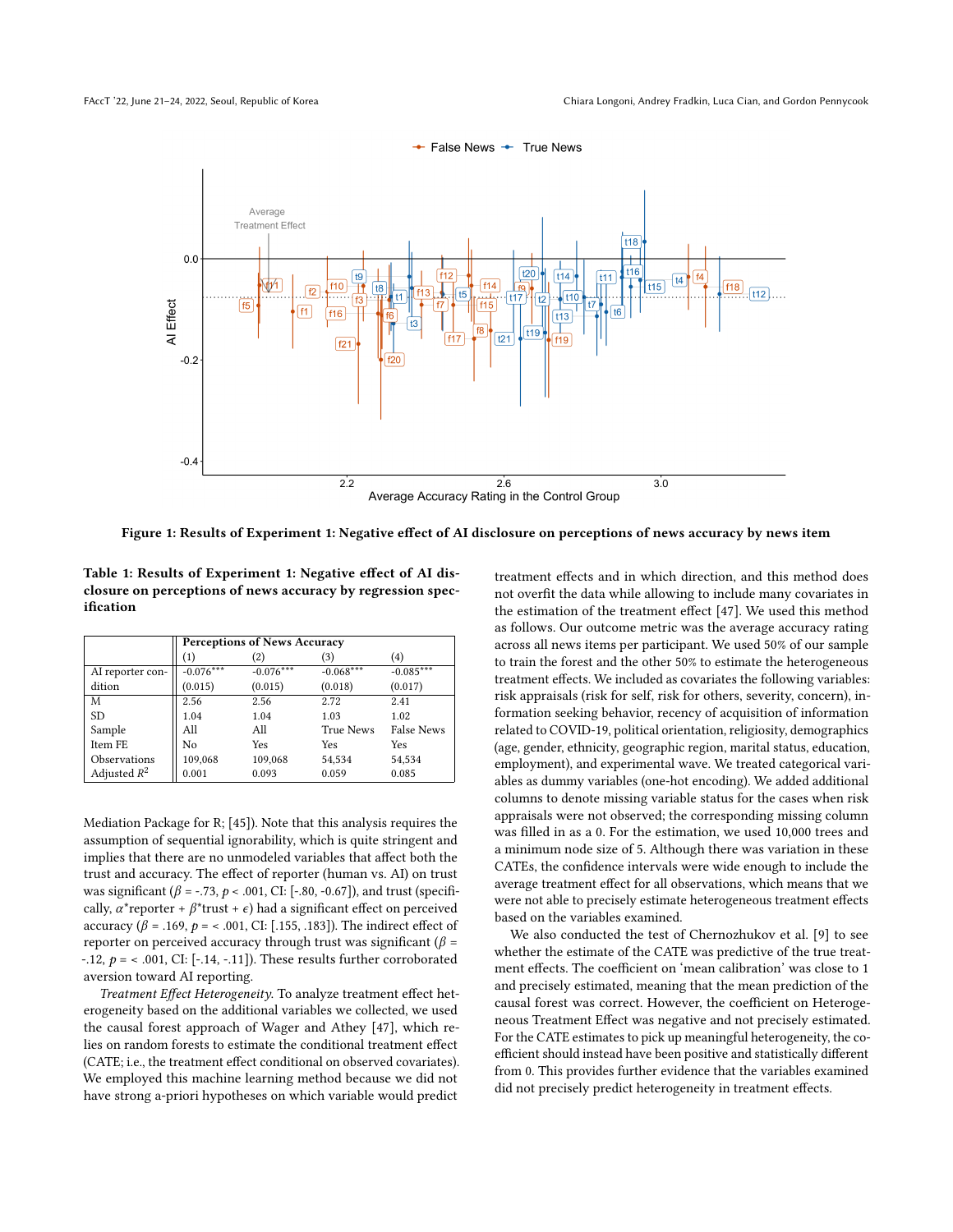<span id="page-4-0"></span>Table 2: Results of Experiment 2: Negative effect of AI disclosure on perceptions of news accuracy by regression specification

| <b>Perceptions of News Accuracy</b> |             |                  |                   |
|-------------------------------------|-------------|------------------|-------------------|
| (1)                                 | (2)         | (3)              | (4)               |
| $-0.145***$                         | $-0.142***$ | $-0.140***$      | $-0.143***$       |
| (0.015)                             | (0.015)     | (0.020)          | (0.019)           |
| 2.62                                | 2.62        | 2.71             | 2.52              |
| 1.01                                | 1.01        | 1.01             | 1.00              |
| All                                 | All         | <b>True News</b> | <b>False News</b> |
| No                                  | Yes         | Yes              | Yes               |
| 20,120                              | 20,120      | 10,060           | 10,060            |
| 0.005                               | 0.093       | 0.059            | 0.085             |
|                                     |             |                  |                   |

3.6.2 Experiment 2. Perceived Accuracy. A linear regression with robust standard errors clustered on participant on the individual accuracy perceptions ratings (i.e., one data point per news item per participant) revealed that tagging news items as written by AI was associated with an average reduction in perceived accuracy of 14.5pp (SE 1.5pp,  $p < .001$ ) compared to the control (Column 1, Table [2\)](#page-4-0). A regression specification with news item fixed effects, which allowed for the baseline response to vary with the news item (Column 2), and separately for true (Column 3) and false news (Column 4) yielded the same results. The negative effect of AI disclosure emerged for all news items, ranging from -24 to -7. The results of the analysis are based on the entire dataset: we did not remove responses by those who (i) searched on Google (17% of sample) or (ii) responded randomly (18% of sample). Statistical conclusions do not change if we restrict the analyses to those who did not search on Google or responded randomly. Overall, Experiment 2 replicated Experiment 1 and pointed to an even larger effect, again supporting aversion towards algorithmic reporting. The results are shown in Table [2](#page-4-0) and Figure [2.](#page-5-0)

Trust. A t-test on the average of the two items measuring trust (r  $= .607, p < .001$ ) revealed that participants trusted AI reporters less than human reporters ( $M_{AI}$  = 2.75, SD = .89;  $M_{Human}$  = 3.39, SD = 1.00;  $t(1975.6) = 15.19, p < .001$ ), again supporting aversion toward algorithmic reporting.

Mediation. To account for the fact that participants were treated for some news items and not others (i.e., viewed some news items tagged as written by an AI reporter but not others), we used a multi-level mediation model to analyze Experiment 2. Specifically, we modeled both the mediation and outcome equations as mixed models with participant random effects (1,000 simulations; Mediation Package for R; [\[45\]](#page-7-3)). The effect of reporter (human vs. AI) on trust was significant ( $β = -.64, p < .001,$  CI: [-0.66, -0.63]), and trust had a significant effect on perceived accuracy ( $\beta$  = .14,  $p$  < .001, CI: [.12, .16]). The indirect effect of the reporter on perceived accuracy through trust was significant (β = -.09, p < .001, CI: [-.10, -.08]). These results replicated those of Experiment 1.

Treatment Effect Heterogeneity. As Experiment 2 used a joint evaluation paradigm and had fewer observations then Experiment 1, we conducted a different test of heterogeneity than the one we used in Experiment 1. Specifically, we computed an individual treatment effect by computing the difference in average responses between treated items (AI) and control items (human) for each participant. We then regressed the individual treatment effect estimate on the same covariates as we did in Experiment 1: risk appraisals (risk for self, risk for others, severity, concern), information seeking behavior, recency of acquisition of information related to Covid-19, political orientation, religiosity, and demographic variables (gender, age, income, religion, region, ethnicity, marital status, education). This regression had an F-statistic of 1.1, indicating that we could not reject the null hypothesis that all coefficients in the regression are 0. We also performed a 10-folds cross-validated penalized generalized linear model (cv.glmnet in R) procedure using the individual treatment effect estimate as the outcome and the same covariates. The selected glmnet model placed zero weight on all the explanatory variables. Together, these results indicate that none of the covariates had a strong enough correlation with the treatment effect for us to be able to precisely estimate conditional average treatment effects given our sample size.

#### 4 GENERAL DISCUSSION

Across two large pre-registered experiments on representative U.S. samples, we examined how disclosing use of AI in news generation affected news accuracy perceptions. The results strongly corroborated the AI aversion account: disclosing the use of AI led people to believe news items substantially less, a negative effect explained by lower trust toward AI reporters. The effect was robust to experimental paradigm (separate and joint evaluations), respondents' characteristics (risk appraisals, information seeking behavior, political orientation, religiosity, and demographics), and emerged for every single news item that we included (with one exception in Experiment 1), indicating robustness across actual news veracity and age/novelty.

This research makes two theoretical contributions. First, it builds on and extends the literature on psychological responses to automated systems and on human-machine interaction [\[11,](#page-6-22) [21,](#page-6-23) [36\]](#page-6-24), indicating new – and perhaps surprising - depths to this AI aversion given that past scholarship has shown cases of both AI appreciation  $[3, 8, 34]$  $[3, 8, 34]$  $[3, 8, 34]$  $[3, 8, 34]$  $[3, 8, 34]$  and aversion  $[6, 13, 32-34]$  $[6, 13, 32-34]$  $[6, 13, 32-34]$  $[6, 13, 32-34]$  $[6, 13, 32-34]$  $[6, 13, 32-34]$ . Though this literature spans over decades, it has mostly focused on outcome variables such as stated or revealed preference. Our research is the first to empirically examine the effect of disclosing use of generative AI on accuracy perceptions in a context of everyday importance. Even though the effect we document falls in the domain of news accuracy, the robustness of the negative effect of AI implies that it is likely to generalize to the many other domains in which AI systems are increasingly used to generate text—from social media posts, podcast notes, to institutional communications from corporations and governments.

We make a second theoretical and applied contribution to research on perceptions of news accuracy [\[15,](#page-6-12) [25\]](#page-6-13) by documenting a negative effect of AI disclosure on news perceptions. This effect is novel, as research on generative AI has largely focused on technical improvements and people's ability to discriminate between human and AI-generated text [\[5,](#page-6-0) [26,](#page-6-1) [29\]](#page-6-2). Thus, people's perceptions of the output of generative AI have largely been neglected. Shifting the perspective from the technical aspects of text production to the public is paramount. Adoption of generative AI is likely to further accelerate and become an industry norm in the coming years due to its many advantages—efficiencies in coverage, speed,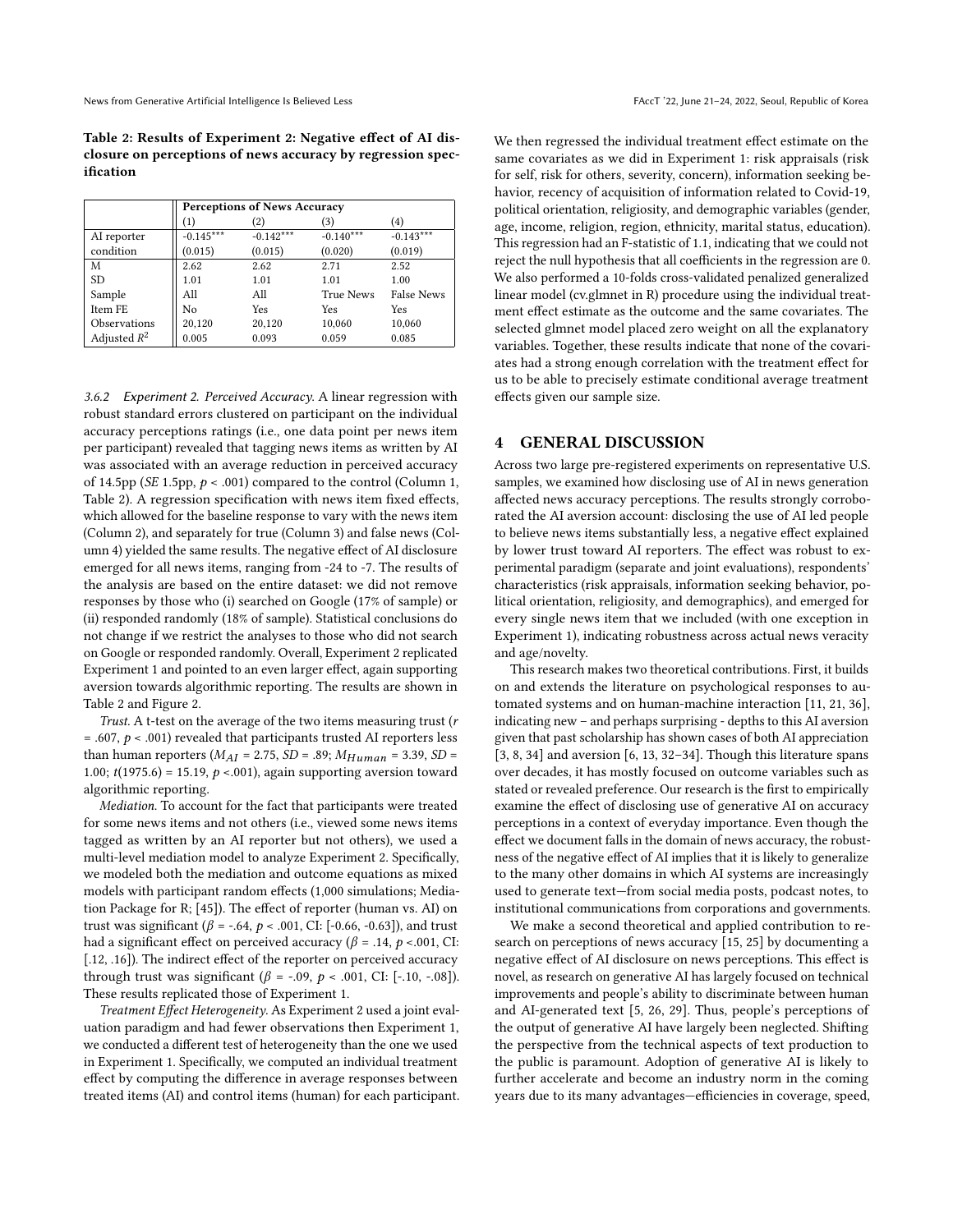<span id="page-5-0"></span>

False News + True News

Figure 2: Results of Experiment 2: Negative effect of AI disclosure on perceptions of news accuracy by news item

and costs, and tremendous leaps in the capability to generate text indistinguishable from text generated by humans. As adoption of AI widens, however, so will the pressure from governance bodies to disclose its use and address standards of transparency and accountability [\[14,](#page-6-3) [37\]](#page-6-7), and to remedy the potential for bias and misuse [\[1,](#page-6-5) [28\]](#page-6-6). Examining how the public will respond to disclosure of use of generative AI is thus a somewhat neglected priority [\[22\]](#page-6-8).

An important implication of our experiments is that calls for transparency in the use of AI may backfire. Our results point to a potentially detrimental consequence of disclosing use of generative AI, which may further exacerbate the already declining public trust in news outlets [\[10,](#page-6-39) [43\]](#page-7-5). However, we wish to note that this implication may hinge on the assumption that the public views a human reporter as the default. If this assumption were to shift, and the public started viewing AI as the default reporter, disclosing use of AI may have beneficial effects on trust. Future research could build on our findings and test whether shifts in priors represent boundary conditions of where our results apply.

Our research has limitations that offer several opportunities for future research. First, future research could map out the theoretical boundaries of aversion to algorithmic reporting. Even though our results point to trust as mediating variable, we acknowledge the limitations of this approach and refrain from making strong causal claims. Future research could build on our findings both by testing alternative psychological processes leading to a negative AI effect, and by exploring whether there are circumstances where the effect reverses, with people appreciating (rather than derogating) AI reporters. For instance, recent research has shown that threat of inequality in medical outcomes or hiring decisions increases preference for algorithms [\[4,](#page-6-29) [24\]](#page-6-21).

A second set of limitations pertains to the stimuli we employed in our experiments. We focused on news related to the COVID-19 pandemic. Future research could systematically examine whether relying on AI to generate text may be associated with higher (rather than lower) accuracy perceptions and overall evaluation as a function of the type of domain. For instance, it is possible that generative AI could have a positive effect in domains characterized by high consequentiality for the self (e.g., frivolous versus consequential) and base-rate uncertainty (e.g., well-known versus unknown). Similarly, although political ideology is correlated with perceptions of information related to COVID-19 [\[39\]](#page-6-40), there is nonetheless imperfect overlap, and individuals—who may be polarized ideologically or engage in motivated reasoning on other issues—may not respond homogeneously to issues related to COVID. Future research could explore perceptions of generative AI for news unrelated to COVID, and test whether our results vary depending on political orientation and other demographic variables.

Another limitation is that we tested news headlines rather than whole articles. We made this choice based on considerations pertaining to both external and construct validity. In terms of external validity, we used headlines because the public largely consumes news at the level of story headline [\[44\]](#page-7-6). In terms of construct validity, it is unclear how people would assess the accuracy of an article comprising several statements, each statement potentially varying in perceived accuracy (e.g., it is unclear whether people would average the perceived accuracy of each statement or weigh the perceived accuracy of the first statement more, etc.). As our key variable was accuracy perceptions, we decided to assess perceptions of accuracy of one statement (i.e., a headline), which we could predetermine to be objectively entirely true or entirely false. Even though this approach has been adopted by other research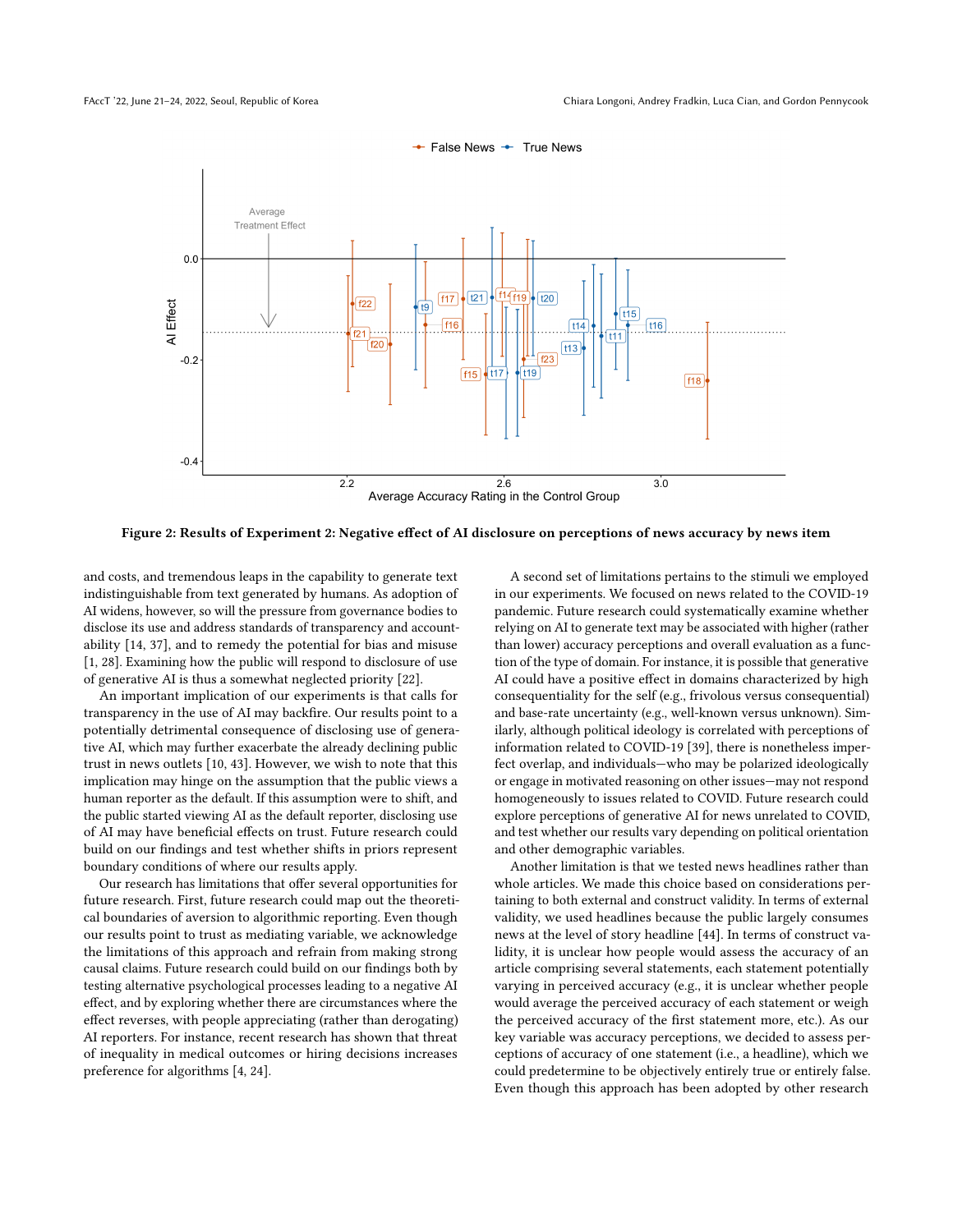on accuracy judgments [\[41\]](#page-6-16), future research could investigate the effect of AI disclosure on perceptions of accuracy of full articles or text. For instance, it is possible that AI's perceived objectivity might matter more if participants were to read full articles rather than headlines. Future research could test whether our results replicate or reverse in the context of full news articles produced by AI.

Overall, this research is only the first step toward understanding the complex phenomenon of how people perceive generative AI. Given the speed with which AI systems are being developed and adopted, we hope this research will spur further investigation of this important topic.

#### ACKNOWLEDGMENTS

We gratefully acknowledge the invaluable help of Asif Mehedi and the Batten Institute at the Darden School of Business, without whom this paper would not have been possible.

#### REFERENCES

- <span id="page-6-5"></span>[1] Abubakar Abid, Maheen Farooqi, and James Zou. [n.d.]. Large Language Models Associate Muslims with Violence. 3, 6 ([n. d.]), 461–463. [https://doi.org/10.1038/](https://doi.org/10.1038/s42256-021-00359-2) [s42256-021-00359-2](https://doi.org/10.1038/s42256-021-00359-2)
- <span id="page-6-36"></span>[2] Hunt Allcott and Matthew Gentzkow. [n.d.]. Social Media and Fake News in the 2016 Election. 31, 2 ([n. d.]), 211–36.<https://doi.org/10.1257/jep.31.2.211>
- <span id="page-6-19"></span>[3] Benedikt Berger, Martin Adam, Alexander Rühr, and Alexander Benlian. [n.d.]. Watch Me Improve—Algorithm Aversion and Demonstrating the Ability to Learn. 63, 1 ([n. d.]), 55–68.<https://doi.org/10.1007/s12599-020-00678-5>
- <span id="page-6-29"></span>[4] Yochanan E Bigman and Kurt Gray. [n.d.]. People Are Averse to Machines Making Moral Decisions. 181 ([n. d.]), 21–34. [https://doi.org/10.1016/j.cognition.2018.08.](https://doi.org/10.1016/j.cognition.2018.08.003) [003](https://doi.org/10.1016/j.cognition.2018.08.003)
- <span id="page-6-0"></span>[5] Tom B Brown, Benjamin Mann, Nick Ryder, Melanie Subbiah, Jared Kaplan, Prafulla Dhariwal, Arvind Neelakantan, Pranav Shyam, Girish Sastry, Amanda Askell, Sandhini Agarwal, Ariel Herbert-Voss, Gretchen Krueger, Tom Henighan, Rewon Child, Aditya Ramesh, Daniel M Ziegler, Jeffrey Wu, Clemens Winter, Christopher Hesse, Mark Chen, Eric Sigler, Mateusz Litwin, Scott Gray, Benjamin Chess, Jack Clark, Christopher Berner, Sam McCandlish, Alec Radford, Ilya Sutskever, and Dario Amodei. [n.d.]. Language Models Are Few-Shot Learners. <http://arxiv.org/abs/2005.14165>
- <span id="page-6-38"></span>[6] Romain Cadario, Chiara Longoni, and Carey K Morewedge. [n.d.]. Understanding, Explaining, and Utilizing Medical Artificial Intelligence. 5, 12 ([n. d.]), 1636–1642. <https://doi.org/10.1038/s41562-021-01146-0>
- <span id="page-6-33"></span>[7] Matt Carlson. [n.d.]. The Robotic Reporter: Automated Journalism and the Redefinition of Labor, Compositional Forms, and Journalistic Authority. 3, 3 ([n. d.]), 416–431.<https://doi.org/10.1080/21670811.2014.976412>
- <span id="page-6-20"></span>[8] Noah Castelo, Maarten W Bos, and Donald R Lehmann. [n.d.]. Task-Dependent Algorithm Aversion. 56, 5 ([n. d.]), 809–825. [https://doi.org/10.](https://doi.org/10.1177/0022243719851788) [1177/0022243719851788](https://doi.org/10.1177/0022243719851788)
- <span id="page-6-37"></span>[9] Victor Chernozhukov, Mert Demirer, Esther Duflo, and Ivan Fernandez-Val. [n.d.]. Generic Machine Learning Inference on Heterogeneous Treatment Effects in Randomized Experiments, with an Application to Immunization in India.
- <span id="page-6-39"></span>[10] Luca Cian, Chiara Longoni, and Aradhna Krishna. [n.d.]. Advertising a Desired Change: When Process Simulation Fosters (vs. Hinders) Credibility and Persuasion. 57, 3 ([n. d.]), 489–508.<https://doi.org/10.1177/0022243720904758>
- <span id="page-6-22"></span>[11] Robyn M Dawes. [n.d.]. The Robust Beauty of Improper Linear Models in Decision Making. 34, 7 ([n. d.]), 571.<https://doi.org/10.1037/0003-066x.34.7.571>
- <span id="page-6-32"></span>[12] Nicholas Dias, Gordon Pennycook, and David G Rand. [n.d.]. Emphasizing Publishers Does Not Effectively Reduce Susceptibility to Misinformation on Social Media. 1, 1 ([n. d.]).<https://doi.org/10.37016/mr-2020-001>
- <span id="page-6-25"></span>[13] Berkeley J Dietvorst, Joseph P Simmons, and Cade Massey. [n.d.]. Algorithm Aversion: People Erroneously Avoid Algorithms after Seeing Them Err. 144, 1 ([n. d.]), 114.<https://doi.org/10.1037/xge0000033>
- <span id="page-6-3"></span>[14] Konstantin Nicholas Dörr. [n.d.]. Mapping the Field of Algorithmic Journalism. ([n. d.]).<https://doi.org/10.1080/21670811.2015.1096748>
- <span id="page-6-12"></span>[15] Ullrich KH Ecker, Stephan Lewandowsky, and David TW Tang. [n.d.]. Explicit Warnings Reduce but Do Not Eliminate the Continued Influence of Misinformation. 38, 8 ([n. d.]), 1087–1100.<https://doi.org/10.3758/mc.38.8.1087>
- <span id="page-6-9"></span>[16] OECD (Organisation for Economic Cooperation and Development). [n.d.]. The Role of Media and Investigative Journalism in Combating Corruption. [https://www.oecd.org/corruption/The-role-of-media-and-investigative](https://www.oecd.org/corruption/The-role-of-media-and-investigative-journalism-in-combating-corruption.htm)[journalism-in-combating-corruption.htm](https://www.oecd.org/corruption/The-role-of-media-and-investigative-journalism-in-combating-corruption.htm)
- <span id="page-6-31"></span>[17] Jeffrey Gottfried and Elisa Shearer. [n.d.]. News Use across Social Media Platforms 2016. [https://www.pewresearch.org/journalism/2016/05/26/news-use-across-](https://www.pewresearch.org/journalism/2016/05/26/news-use-across-social-media-platforms-2016/)

[social-media-platforms-2016/](https://www.pewresearch.org/journalism/2016/05/26/news-use-across-social-media-platforms-2016/)

- <span id="page-6-17"></span>[18] Heather M Gray, Kurt Gray, and Daniel M Wegner. [n.d.]. Dimensions of Mind Perception. 315, 5812 ([n. d.]), 619–619.<https://doi.org/10.1126/science.1134475>
- <span id="page-6-18"></span>[19] Kurt Gray and Daniel M Wegner. [n.d.]. Feeling Robots and Human Zombies: Mind Perception and the Uncanny Valley. 125, 1 ([n. d.]), 125–130. [https://doi.](https://doi.org/10.1016/j.cognition.2012.06.007) [org/10.1016/j.cognition.2012.06.007](https://doi.org/10.1016/j.cognition.2012.06.007)
- <span id="page-6-10"></span>[20] Rainer Greifeneder, Mariela Elena Jaffé, Eryn Newman, and Norbert Schwarz (Eds.). [n.d.]. The Psychology of Fake News: Accepting, Sharing, and Correcting Misinformation. Routledge, Taylor & Francis Group.
- <span id="page-6-23"></span>[21] William M Grove and Paul E Meehl. [n.d.]. Comparative Efficiency of Informal (Subjective, Impressionistic) and Formal (Mechanical, Algorithmic) Prediction Procedures: The Clinical–Statistical Controversy. 2, 2 ([n. d.]), 293. [https://doi.](https://doi.org/10.1037/1076-8971.2.2.293) [org/10.1037/1076-8971.2.2.293](https://doi.org/10.1037/1076-8971.2.2.293)
- <span id="page-6-8"></span>[22] Andrea L Guzman. [n.d.]. Prioritizing the Audience's View of Automation in Journalism. 7, 8 ([n. d.]), 1185–1190. [https://doi.org/10.1080/21670811.2019.](https://doi.org/10.1080/21670811.2019.1681902) [1681902](https://doi.org/10.1080/21670811.2019.1681902)
- <span id="page-6-30"></span>[23] Chrisopher K Hsee, George F Loewenstein, Sally Blount, and Max H Bazerman. [n.d.]. Preference Reversals between Joint and Separate Evaluations of Options: A Review and Theoretical Analysis. 125, 5 ([n. d.]), 576. [https://doi.org/10.1037/](https://doi.org/10.1037/0033-2909.125.5.576) [0033-2909.125.5.576](https://doi.org/10.1037/0033-2909.125.5.576)
- <span id="page-6-21"></span>[24] Arthur S Jago and Kristin Laurin. [n.d.]. Assumptions about Algorithms' Capacity for Discrimination. ([n. d.]), 01461672211016187. [https://doi.org/10.1177/](https://doi.org/10.1177/01461672211016187) [01461672211016187](https://doi.org/10.1177/01461672211016187)
- <span id="page-6-13"></span>[25] Asher Koriat, Morris Goldsmith, and Ainat Pansky. [n.d.]. Toward a Psychology of Memory Accuracy. 51, 1 ([n. d.]), 481–537. [https://doi.org/10.1146/annurev.](https://doi.org/10.1146/annurev.psych.51.1.481) [psych.51.1.481](https://doi.org/10.1146/annurev.psych.51.1.481)
- <span id="page-6-1"></span>[26] Sarah Kreps, R Miles McCain, and Miles Brundage. [n.d.]. All the News That's Fit to Fabricate: AI-generated Text as a Tool of Media Misinformation. 9, 1 ([n. d.]), 104–117.<https://doi.org/10.1017/xps.2020.37>
- <span id="page-6-14"></span>[27] Arie W Kruglanski. [n.d.]. The Psychology of Being" Right": The Problem of Accuracy in Social Perception and Cognition. 106, 3 ([n. d.]), 395. [https://doi.](https://doi.org/10.1037/0033-2909.106.3.395) [org/10.1037/0033-2909.106.3.395](https://doi.org/10.1037/0033-2909.106.3.395)
- <span id="page-6-6"></span>[28] Nils Köbis, Jean-François Bonnefon, and Iyad Rahwan. [n.d.]. Bad Machines Corrupt Good Morals. 5, 6 ([n. d.]), 679–685. [https://doi.org/10.1038/s41562-021-](https://doi.org/10.1038/s41562-021-01128-2) [01128-2](https://doi.org/10.1038/s41562-021-01128-2)
- <span id="page-6-2"></span>[29] Nils Köbis and Luca D. Mossink. [n.d.]. Artificial Intelligence versus Maya Angelou: Experimental Evidence That People Cannot Differentiate AI-generated from Human-Written Poetry. 114 ([n. d.]), 106553. [https://doi.org/10.1016/j.chb.](https://doi.org/10.1016/j.chb.2020.106553) [2020.106553](https://doi.org/10.1016/j.chb.2020.106553)
- <span id="page-6-11"></span>[30] David MJ Lazer, Matthew A Baum, Yochai Benkler, Adam J Berinsky, Kelly M Greenhill, Filippo Menczer, Miriam J Metzger, Brendan Nyhan, Gordon Pennycook, and David Rothschild. [n.d.]. The Science of Fake News. 359, 6380 ([n. d.]), 1094–1096.<https://doi.org/10.1126/science.aao2998>
- <span id="page-6-15"></span>[31] Stephan Lewandowsky, Ullrich KH Ecker, Colleen M Seifert, Norbert Schwarz, and John Cook. [n.d.]. Misinformation and Its Correction: Continued Influence and Successful Debiasing. 13, 3 ([n. d.]), 106–131. [https://doi.org/10.1177/](https://doi.org/10.1177/1529100612451018) [1529100612451018](https://doi.org/10.1177/1529100612451018)
- <span id="page-6-26"></span>[32] Chiara Longoni, Andrea Bonezzi, and Carey K Morewedge. [n.d.]. Resistance to Medical Artificial Intelligence. 46, 4 ([n. d.]), 629–650. [https://doi.org/10.1093/](https://doi.org/10.1093/jcr/ucz013) [jcr/ucz013](https://doi.org/10.1093/jcr/ucz013)
- <span id="page-6-27"></span>[33] Chiara Longoni, Andrea Bonezzi, and Carey K Morewedge. [n.d.]. Resistance to Medical Artificial Intelligence Is an Attribute in a Compensatory Decision Process: Response to Pezzo and Beckstead (2020). 15, 3 ([n. d.]), 446–448.
- <span id="page-6-28"></span>[34] Chiara Longoni and Luca Cian. [n.d.]. Artificial Intelligence in Utilitarian vs. Hedonic Contexts: The "Word-of-Machine" Effect. ([n. d.]). [https://doi.org/10.](https://doi.org/10.1177/0022242920957347) [1177/0022242920957347](https://doi.org/10.1177/0022242920957347)
- <span id="page-6-4"></span>[35] Francesco Marconi. [n.d.]. Newsmakers. In Newsmakers. Columbia University Press.
- <span id="page-6-24"></span>[36] Paul E. Meehl. [n.d.]. Clinical versus Statistical Prediction: A Theoretical Analysis and a Review of the Evidence. University of Minnesota Press. x, 149 pages. [https:](https://doi.org/10.1037/11281-000) [//doi.org/10.1037/11281-000](https://doi.org/10.1037/11281-000)
- <span id="page-6-7"></span>[37] Tal Montal and Zvi Reich. [n.d.]. I, Robot. You, Journalist. Who Is the Author? Authorship, Bylines and Full Disclosure in Automated Journalism. 5, 7 ([n. d.]), 829–849.<https://doi.org/10.1080/21670811.2016.1209083>
- <span id="page-6-34"></span>[38] Gordon Pennycook, Tyrone D Cannon, and David G Rand. [n.d.]. Prior Exposure Increases Perceived Accuracy of Fake News. 147, 12 ([n. d.]), 1865. [https:](https://doi.org/10.1037/xge0000465) [//doi.org/10.1037/xge0000465](https://doi.org/10.1037/xge0000465)
- <span id="page-6-40"></span>[39] Gordon Pennycook, Jonathon McPhetres, Bence Bago, and David G Rand. [n.d.]. Beliefs about COVID-19 in Canada, the United Kingdom, and the United States: A Novel Test of Political Polarization and Motivated Reasoning. ([n. d.]), 01461672211023652.<https://doi.org/10.1177/01461672211023652>
- <span id="page-6-35"></span>[40] Gordon Pennycook, Jonathon McPhetres, Yunhao Zhang, Jackson G Lu, and David G Rand. [n.d.]. Fighting COVID-19 Misinformation on Social Media: Experimental Evidence for a Scalable Accuracy-Nudge Intervention. 31, 7 ([n. d.]), 770–780.<https://doi.org/10.1177/0956797620939054>
- <span id="page-6-16"></span>[41] Gordon Pennycook and David G Rand. [n.d.]. The Psychology of Fake News. 25, 5 ([n. d.]), 388–402.<https://doi.org/10.1016/j.tics.2021.02.007>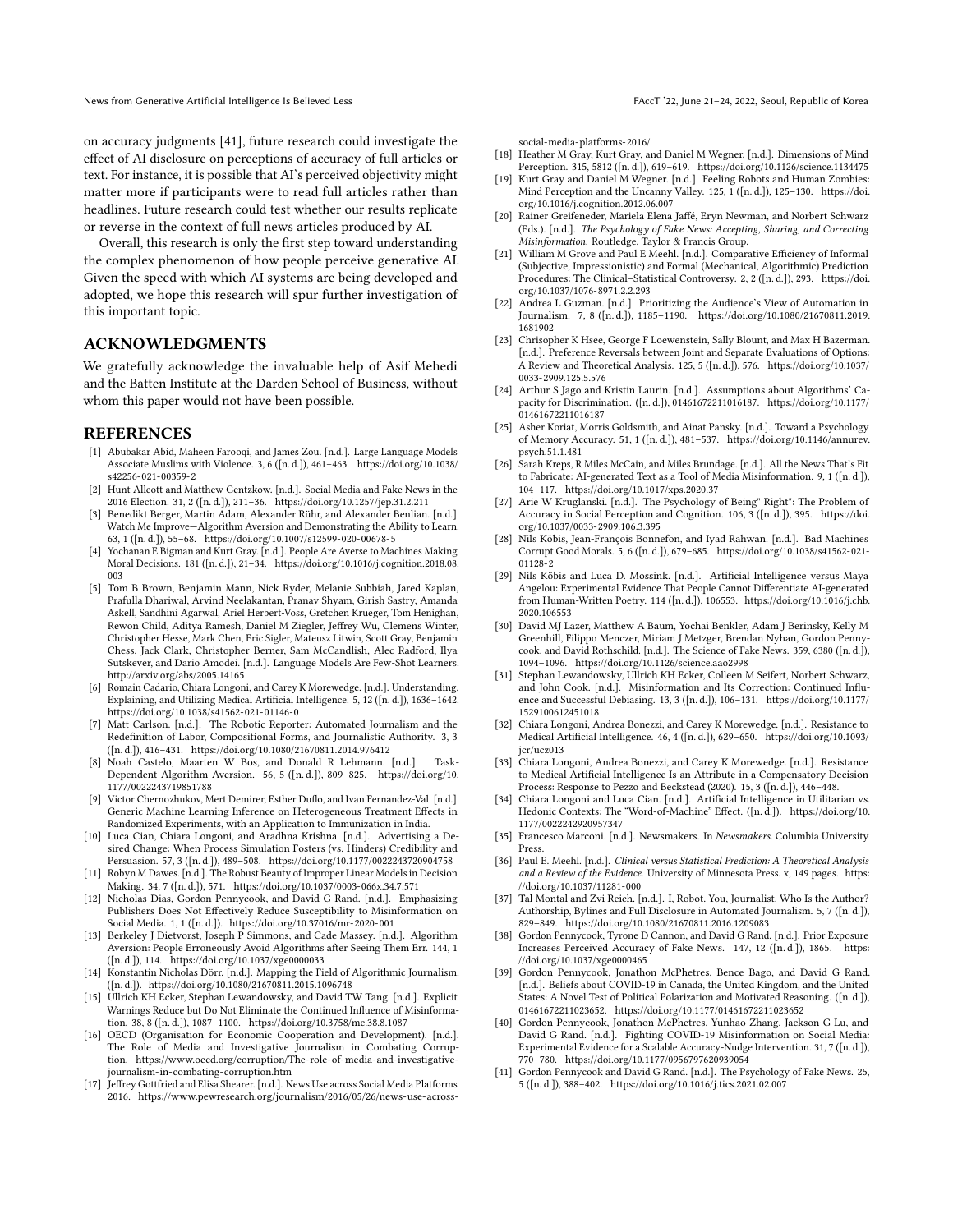FAccT '22, June 21-24, 2022, Seoul, Republic of Korea Chiara Corea Chiara Longoni, Andrey Fradkin, Luca Cian, and Gordon Pennycook

- <span id="page-7-1"></span>[42] The Media Insight Project. [n.d.]. What the Public Expects from the Press (and What Journalists Think). [https://www.americanpressinstitute.org/publications/](https://www.americanpressinstitute.org/publications/reports/survey-research/public-expects-from-press/) [reports/survey-research/public-expects-from-press/](https://www.americanpressinstitute.org/publications/reports/survey-research/public-expects-from-press/)
- <span id="page-7-5"></span>[43] Michael Schudson. [n.d.]. The Fall, Rise, and Fall of Media Trust. 58, 1 ([n. d.]), 26.
- <span id="page-7-6"></span>[44] E Shearer and KE Matsa. [n.d.]. News Use across Social Media Platforms 2018. [https://www.pewresearch.org/journalism/2018/09/10/news-use-across](https://www.pewresearch.org/journalism/2018/09/10/news-use-across-social-media-platforms-2018/)[social-media-platforms-2018/](https://www.pewresearch.org/journalism/2018/09/10/news-use-across-social-media-platforms-2018/)
- <span id="page-7-3"></span>[45] Dustin Tingley, Teppei Yamamoto, Kentaro Hirose, Luke Keele, and Kosuke Imai. [n.d.]. Mediation: R Package for Causal Mediation Analysis. ([n. d.]). <https://doi.org/10.18637/jss.v059.i05>
- <span id="page-7-2"></span>[46] Soroush Vosoughi, Deb Roy, and Sinan Aral. [n.d.]. The Spread of True and False News Online. 359, 6380 ([n. d.]), 1146–1151. [https://doi.org/10.1126/science.](https://doi.org/10.1126/science.aap9559) [aap9559](https://doi.org/10.1126/science.aap9559)
- <span id="page-7-4"></span>[47] Stefan Wager and Susan Athey. [n.d.]. Estimation and Inference of Heterogeneous Treatment Effects Using Random Forests. 113, 523 ([n. d.]), 1228–1242. [https:](https://doi.org/10.1080/01621459.2017.1319839) [//doi.org/10.1080/01621459.2017.1319839](https://doi.org/10.1080/01621459.2017.1319839)
- <span id="page-7-0"></span>[48] Kathleen Walch. [n.d.]. AI Laws Are Coming. Forbes. [https://www.forbes.com/](https://www.forbes.com/sites/cognitiveworld/2020/02/20/ai-laws-are-coming/) [sites/cognitiveworld/2020/02/20/ai-laws-are-coming/](https://www.forbes.com/sites/cognitiveworld/2020/02/20/ai-laws-are-coming/)

# A LIST OF NEWS HEADLINES BY EXPERIMENT, EXPERIMENTAL WAVE, AND DATE OF FACT-CHECKING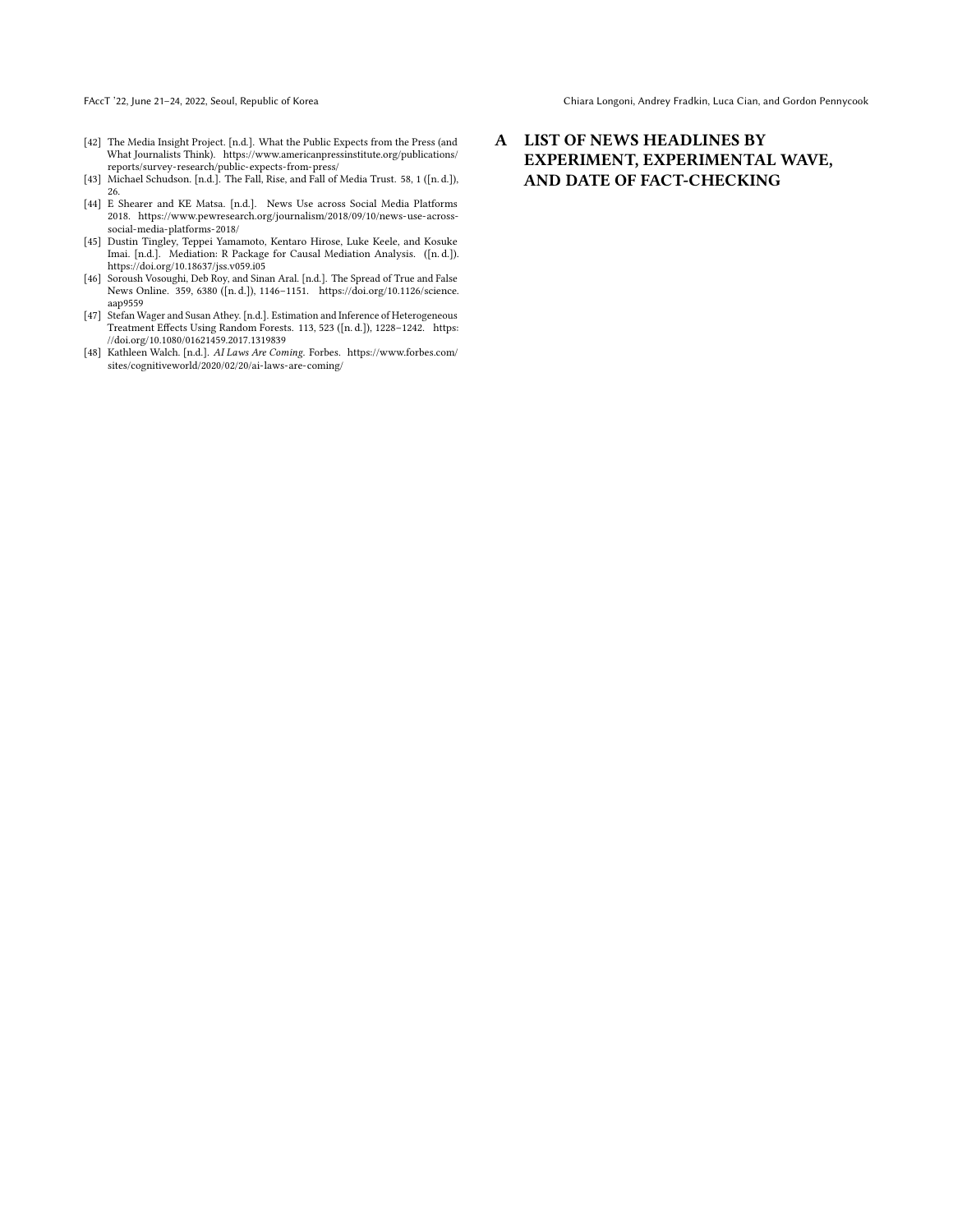<span id="page-8-0"></span>

| <b>Code Name</b> | Headline                                                                                | Date it appeared | Experiment                     |
|------------------|-----------------------------------------------------------------------------------------|------------------|--------------------------------|
|                  |                                                                                         | on Snopes.com    |                                |
| $\overline{T1}$  | Ivanka Trump Holds Variety of Trademarks in China,                                      | 14-Apr-20        | Exp. $1$ (wave 1))             |
|                  | Including One For Coffins                                                               |                  |                                |
| $\overline{T2}$  | Obama Urged US Pandemic Preparedness in 2014                                            | 13-Apr-20        | Exp. $1$ (wave $1$ )           |
| T <sub>3</sub>   | Trump Praises China for Its 'Transparency' on COVID-                                    | $16$ -Apr-20     | Exp. $1$ (wave $1$ )           |
|                  | 19                                                                                      |                  |                                |
| $\overline{T4}$  | Experts and Officials Warned in 2018 US Couldn't Re-<br>spond Effectively to a Pandemic | $1-Apr-20$       | Exp. $1$ (wave $1$ )           |
| $5\mathrm{T}$    | Trump Administration Sends 18 Tons of Personal Pro-                                     | 31-Mar-20        | Exp. $1$ (wave $1$ )           |
|                  | tective Equipment to China in Early 2020                                                |                  |                                |
| 6T               | Las Vegas Homeless Sleep in 'Social Distanced' Parking                                  | $31-Mar-20$      | Exp. $1$ (wave $1$ )           |
|                  | Lot                                                                                     |                  |                                |
| $7\mathrm{T}$    | Empire State Building Displays 'Siren' Lights During                                    | $31-Mar-20$      | Exp. $1$ (wave $1$ )           |
|                  | COVID-19 Pandemic                                                                       |                  |                                |
| 8T               | Amazon Solicits Donations to Help Pay Worker Sick                                       | 25-Mar-20        | Exp. $1$ (wave 1)              |
|                  | Leave                                                                                   |                  |                                |
| 9T               | World Wrestling Entertainment CEO Vince McMahon                                         | $16$ -Apr-20     | Exp. $1$ (wave $1$ )           |
|                  | Advises Trump on Reopening the U.S. economy                                             |                  | Exp. 2                         |
| 10T              | Trump Golfs And Holds Rallies After Learning About                                      | $1-Apr-20$       | Exp. $1$ (wave $1$ )           |
|                  | COVID-19 Threat                                                                         |                  | Exp. 2                         |
| 11T              | Cities Closed Schools and Businesses During the 1918                                    | 31-Mar-20        | Exp. $1$ (wave $1$ )           |
| 12T              | Pandemic<br>Trump's Name To Appear on COVID-19 Stimulus                                 | 15-Apr-20        | Exp. 2<br>Exp. $1$ (wave $1$ ) |
|                  | Checks                                                                                  |                  | Exp. 2                         |
| 13T              | Mass Graves Dug in New York's Hart Island For COVID-                                    | $10-Apr-20$      | Exp. $1$ (wave $1$ )           |
|                  | 19 Deaths                                                                               |                  | Exp. 2                         |
| 14T              | CBS News Use Footage from Italy for New York COVID-                                     | $9-Apr-20$       | Exp. $1$ (wave $1$ )           |
|                  | 19 Report                                                                               |                  | Exp. 2                         |
| 15T              | Time Magazine Warned About Global Warming and                                           | $9-Apr-20$       | Exp. $1$ (wave $1$ )           |
|                  | Pandemic Years Ago                                                                      |                  | Exp. 2                         |
| 16T              | Ohio Man Who Called COVID-19 a 'Political Ploy' Dies                                    | $22-Apr-20$      | Exp. $1$ (wave $1$ )           |
|                  | from the Disease                                                                        |                  | Exp. 2                         |
| 17T              | Photo Shows Flyer for an 'End the Lockdown' Rally                                       | $22-Apr-20$      | Exp. $1$ (wave $1$ )           |
|                  |                                                                                         |                  | Exp. 2                         |
| 18T              | Trump Suggests Injecting Disinfectants as COVID-19                                      | 24-Apr-20        | Exp. $1$ (wave 2)              |
|                  | Treatment                                                                               |                  |                                |
| 19T              | President Trump Tweets That Reporters Should Return                                     | $27 - Apr - 20$  | Exp. $1$ (wave $2$ )           |
|                  | 'Noble' Prizes                                                                          |                  | Exp. 2                         |
| 20T              | 2008 Nobel Prize Winner Luc Montagnier Said That                                        | $29-Apr-20$      | Exp. $1$ (wave 3)              |
|                  | COVID-19 Coronavirus Disease Was Artificially Cre-<br>ated in a Lab                     |                  | Exp. 2                         |
| 21T              | Trump Blames Obama for 'Bad' COVID-19 Tests                                             | $1-May-20$       | Exp. 1 (wave 3)                |
|                  |                                                                                         |                  | Exp. 2                         |
|                  |                                                                                         |                  |                                |

## Table A.1: List of true news headlines